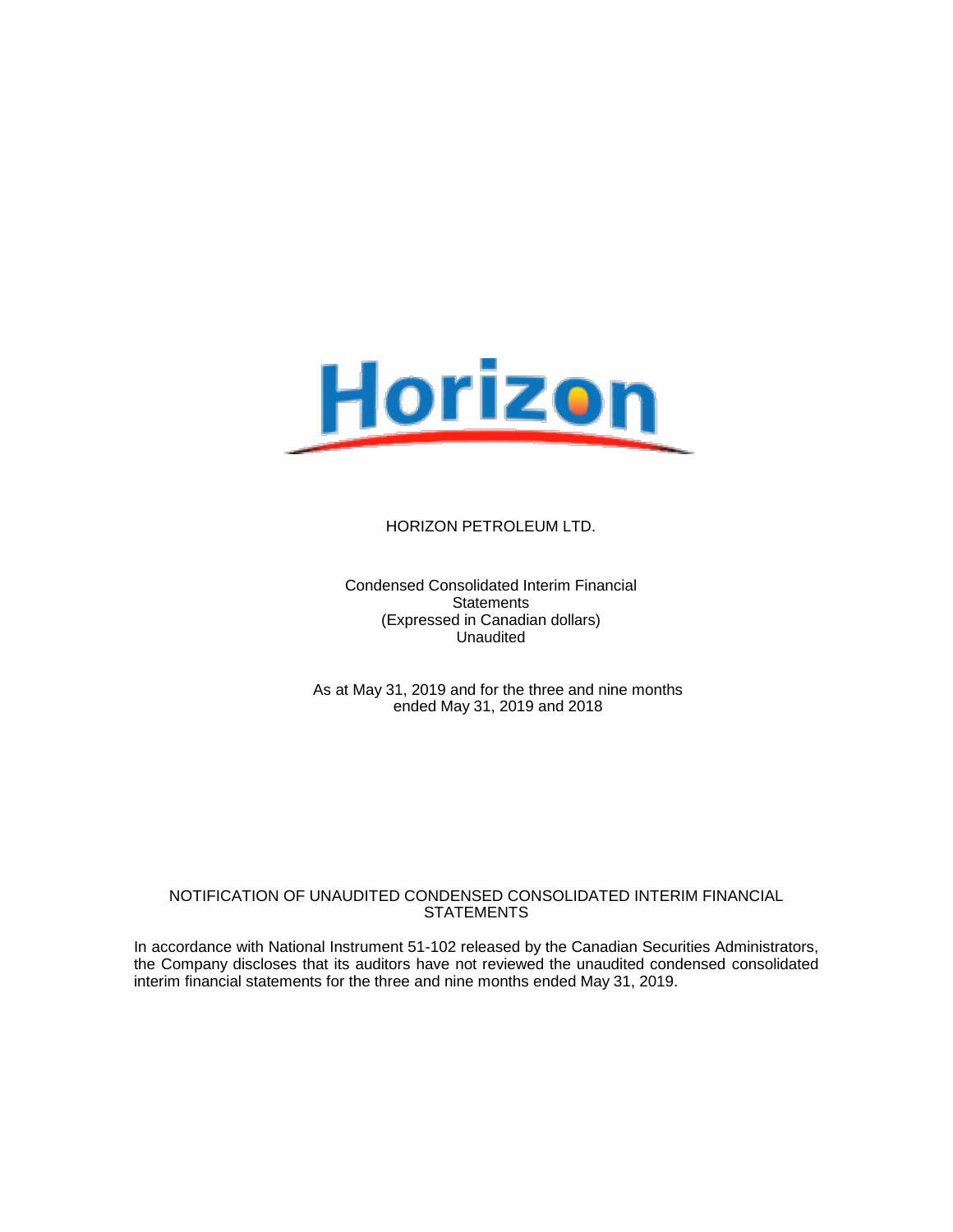Condensed Consolidated Interim Statements of Financial Position (Expressed in Canadian dollars) Unaudited As at

|                                                                                                                                                     | May 31,<br>2019                                       | August 31,<br>2018                                    |
|-----------------------------------------------------------------------------------------------------------------------------------------------------|-------------------------------------------------------|-------------------------------------------------------|
|                                                                                                                                                     |                                                       | (Audited)                                             |
| <b>Assets</b>                                                                                                                                       |                                                       |                                                       |
| Current assets:                                                                                                                                     |                                                       |                                                       |
| Cash and cash equivalents                                                                                                                           | \$<br>278,281                                         | \$<br>168,235                                         |
| Receivables (note 5)                                                                                                                                | 115,174                                               | 90,386                                                |
| Prepaid expenses                                                                                                                                    | 19,629                                                | 16,293                                                |
|                                                                                                                                                     | 413,084                                               | 274,914                                               |
| Acquisition deposit (note 14)                                                                                                                       | 135,340                                               | 130,330                                               |
|                                                                                                                                                     | \$<br>548,424                                         | \$<br>405,244                                         |
| Liabilities and Shareholders' Equity (Deficiency)<br><b>Current liabilities:</b><br>Accounts payable and accrued liabilities (notes 7<br>and $12$ ) | \$<br>191,924<br>191,924                              | \$<br>433,056<br>433,056                              |
|                                                                                                                                                     |                                                       |                                                       |
| Decommissioning obligations (note 8)                                                                                                                | 954,926                                               | 959,989                                               |
|                                                                                                                                                     | 1,146,850                                             | 1,393,045                                             |
| Shareholders' equity (deficiency):<br>Share capital (note 9)<br>Reserve (note 10)<br><b>Deficit</b>                                                 | 18,502,963<br>911,828<br>(20, 013, 217)<br>(598, 426) | 17,504,088<br>854,196<br>(19, 346, 085)<br>(987, 801) |
| Going concern (note 1)<br>Commitments (note 8)<br>Significant transaction (note 14)                                                                 | \$<br>548,424                                         | \$<br>405,244                                         |

See accompaning notes to the condensed consolidated interim financial statements.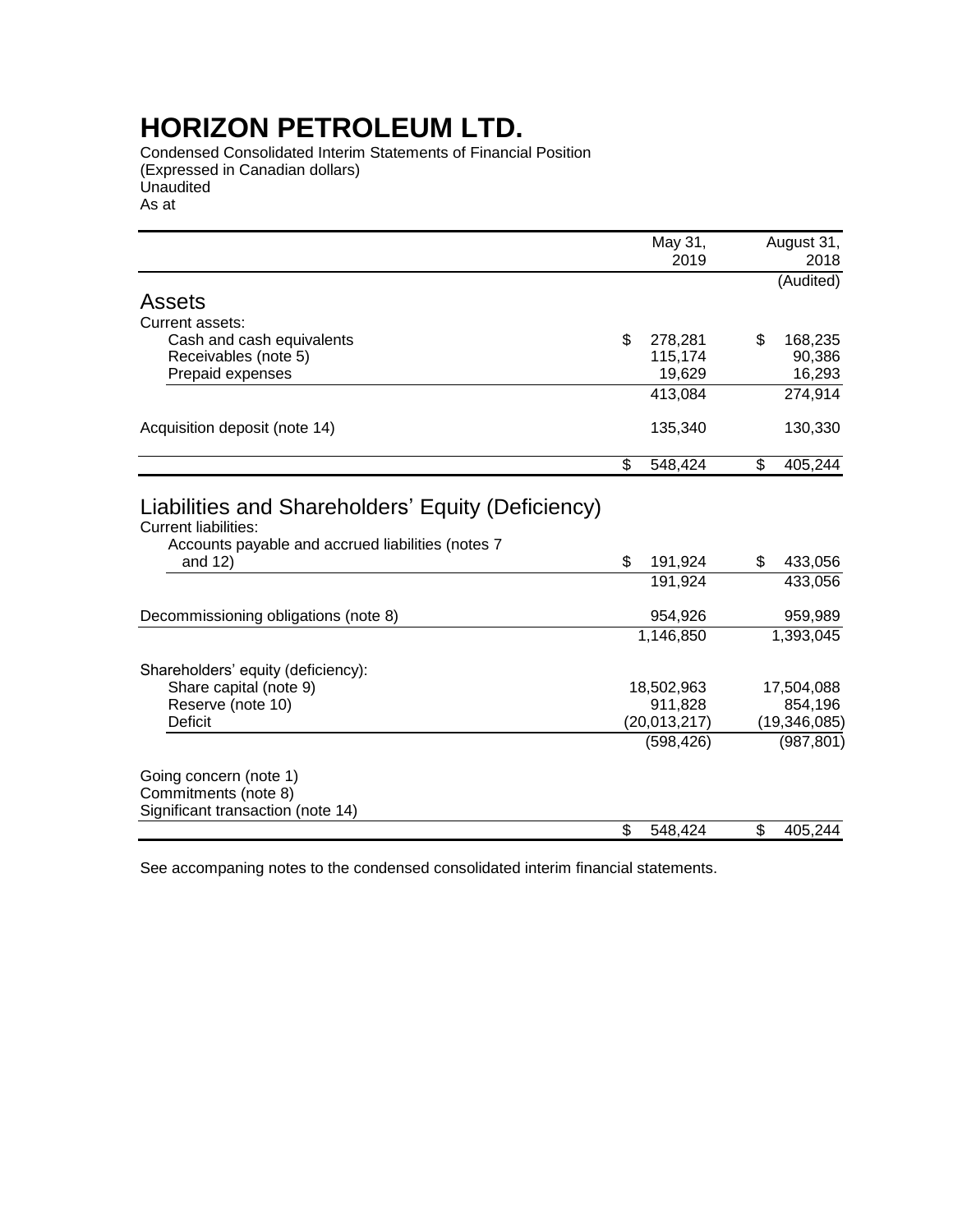Condensed Consolidated Interim Statements of Loss and Comprehensive Loss (Expressed in Canadian dollars) Unaudited

|                                                          | Three months | Three months     |    | Nine months | Nine months   |
|----------------------------------------------------------|--------------|------------------|----|-------------|---------------|
|                                                          | May 31,      | May 31,          |    | May 31,     | May 31,       |
|                                                          | 2019         | 2018             |    | 2019        | 2018          |
|                                                          |              |                  |    |             |               |
| Expenses:                                                |              |                  |    |             |               |
| Directors' fees (note 11)                                | \$<br>21,000 | \$<br>21,000     | \$ | 63,000      | \$<br>63,000  |
| Management fees (note 11)                                | 70,906       | 107,333          |    | 228,037     | 227,833       |
| Professional fees                                        | 80,040       | 12,400           |    | 192,304     | 183,419       |
| Salaries and benefits                                    | 6,603        |                  |    | 32,756      |               |
| Office                                                   | 12,735       | 7.338            |    | 32,238      | 34.930        |
| Property investigation costs (note 6)                    | 594          | 10,064           |    | 13,244      | 611,126       |
| Rent                                                     | 10,485       | 8,990            |    | 40,094      | 39,654        |
| Shareholder communication                                | 7,862        | 22,950           |    | 13,768      | 71,437        |
| Investor relations                                       |              | 22,500           |    | 15,000      | 57,740        |
| Transfer agent and regulatory fees                       | 7,616        | 8,309            |    | 11,673      | 17,548        |
| Travel and related costs                                 | 8,306        | 655              |    | 9,112       | 46,957        |
| Share-based payments (note 10)                           | 5,279        | 24,144           |    | 28,277      | 110,075       |
| Foreign exchange loss                                    | 3,799        | 563              |    | (6, 421)    | 2,788         |
|                                                          | (235, 225)   | (246, 246)       |    | (673,083)   | (1,466,507)   |
| Other Items:                                             |              |                  |    |             |               |
| Interest income                                          | 2,013        | 1.947            |    | 5,951       | 8,011         |
| Loss and comprehensive loss for the period $$$ (233,212) |              | \$<br>(244, 299) | S  | (667, 132)  | \$(1,458,496) |
| Basic and diluted loss per common share                  | \$<br>(0.00) | \$<br>(0.01)     | \$ | (0.01)      | \$<br>(0.04)  |
| Weighted average number of common<br>shares outstanding  | 59,857,176   | 37,777,176       |    | 57,537,469  | 37,777,176    |

See accompanying notes to the condensed consolidated interim financial statements.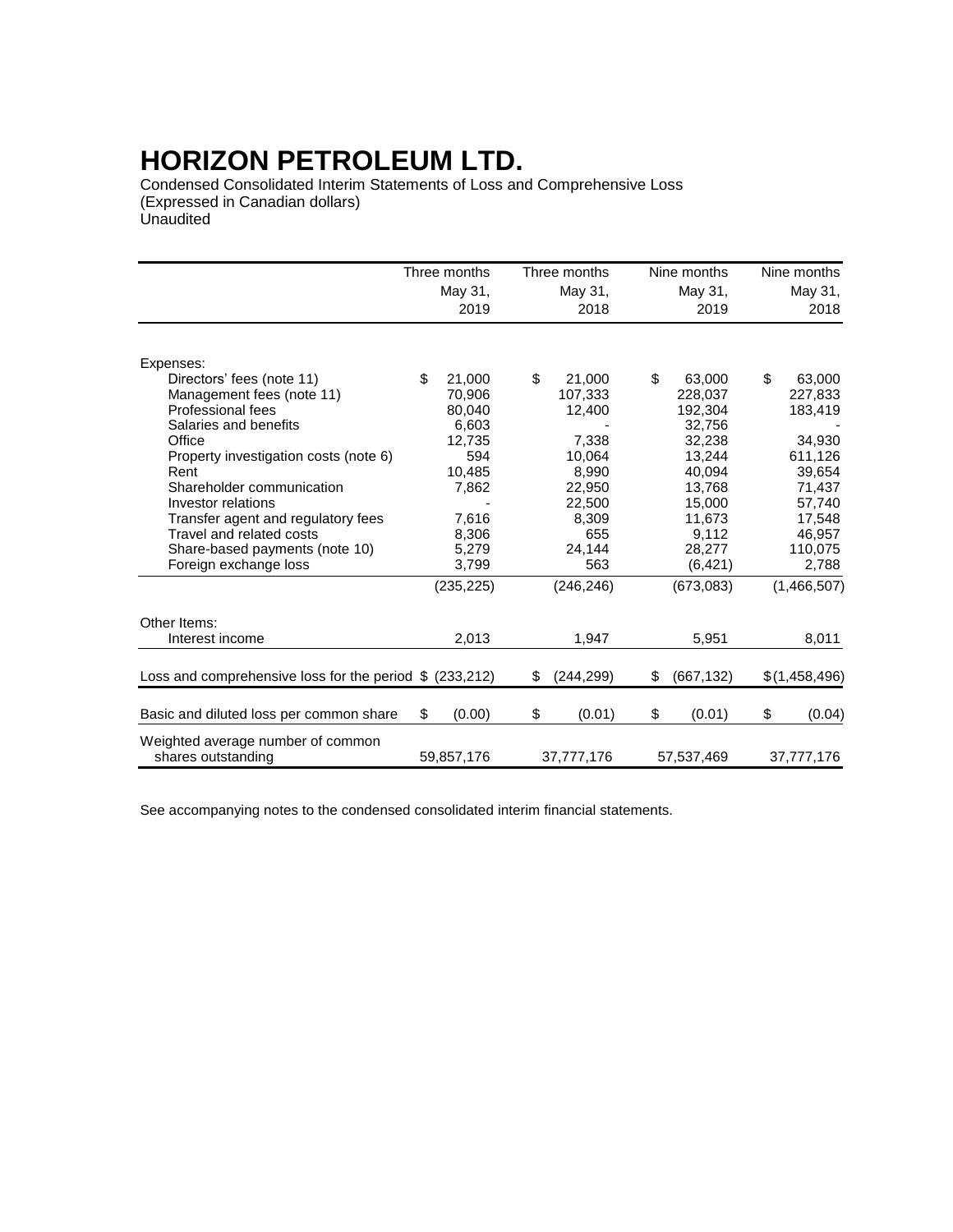Condensed Consolidated Interim Statements of Cash Flows (Expressed in Canadian dollars) **Unaudited** Nine months ended May 31,

|                                                       | 2019             | 2018          |
|-------------------------------------------------------|------------------|---------------|
| Cash provided by (used in):                           |                  |               |
| <b>Operating activities</b>                           |                  |               |
| Loss for the period                                   | \$<br>(667, 133) | \$(1,458,496) |
| Items not affecting cash:                             |                  |               |
| Share-based payments                                  | 28,277           | 110,075       |
| Unrealized foreign exchange (gain) loss               | (10,072)         | (3,262)       |
| Changes in non-cash working capital items             | (225, 137)       | 23,254        |
|                                                       | (874,065)        | (1,328,429)   |
| <b>Financing activities</b>                           |                  |               |
| Shares issued for cash                                | 1,104,000        |               |
| Share issuance costs                                  | (105, 124)       |               |
| <b>Finders warrants</b>                               | 29,354           |               |
| Changes in non-cash working capital items             | (44, 118)        |               |
|                                                       | 984,111          |               |
|                                                       |                  |               |
| <b>Investing activities</b>                           |                  |               |
| Exploration and evaluation expenditures               |                  | (164, 257)    |
| Changes in non-cash working capital items             |                  | 41,674        |
|                                                       |                  | (122, 583)    |
| Change in cash and cash equivalents during the period | 110,046          | (1,451,012)   |
|                                                       |                  |               |
| Cash and cash equivalents, beginning of period        | 168,235          | 1,851,791     |
|                                                       | \$<br>278,281    | \$<br>400,779 |

See accompaning notes to the condensed consolidated interim financial statements.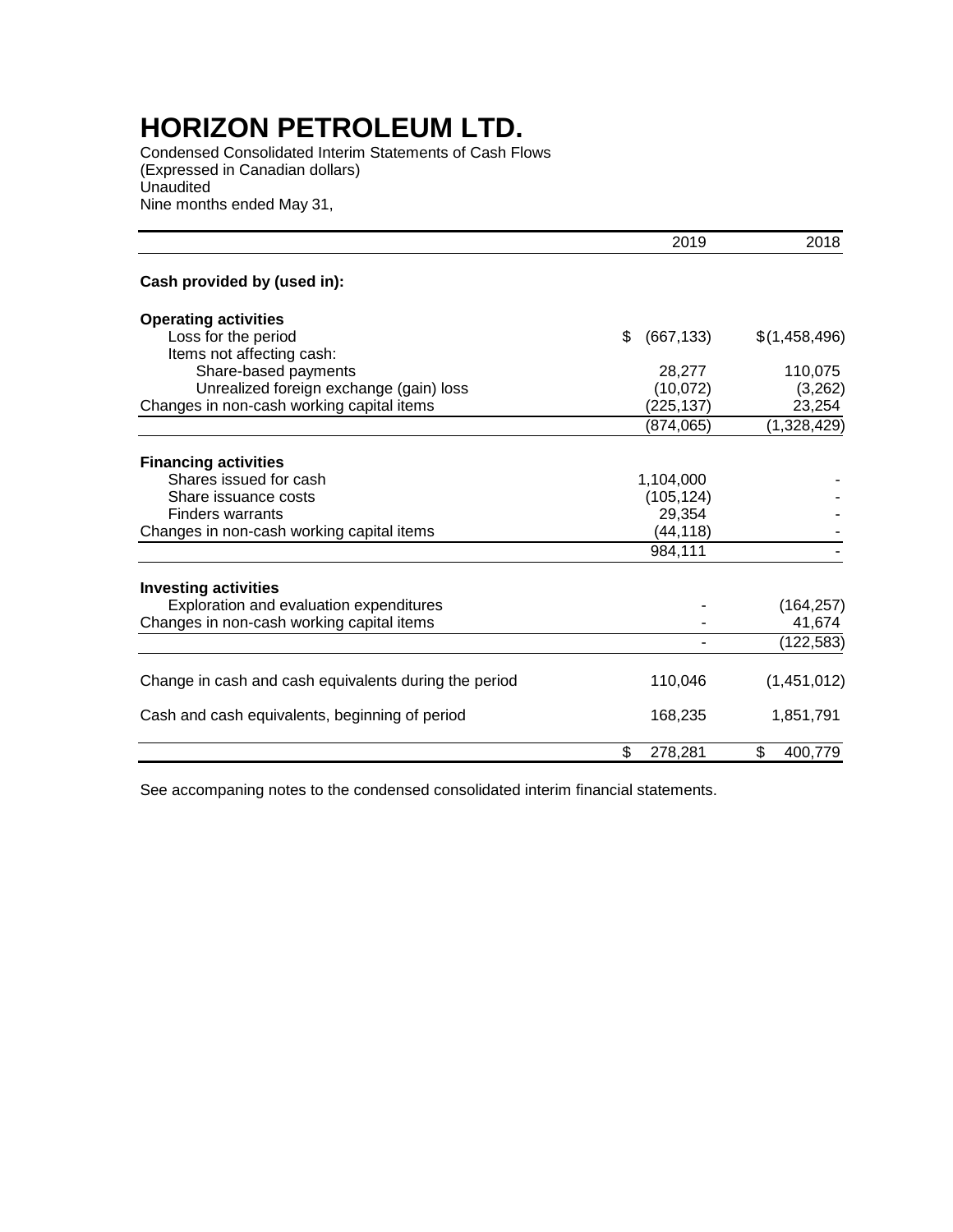Condensed Consolidated Interim Statements of Changes in Equity (Expressed in Canadian dollars) **Unaudited** 

As at May 31, 2019 and 2018

|                                                                                        | Number<br>of shares | Share<br>capital |    | Reserves         | Deficit                      | Total                                    |  |
|----------------------------------------------------------------------------------------|---------------------|------------------|----|------------------|------------------------------|------------------------------------------|--|
| Balance, August 31, 2017                                                               | 37,777,176          | \$17,548,206     | \$ | 722,112          | $$(16,407,385)$ \$ 1,862,933 |                                          |  |
| Loss for the period<br>Share-based payments                                            |                     |                  |    | 110,075          | (1,458,496)                  | (1,458,496)<br>110,075                   |  |
| Balance, May 31, 2018                                                                  | 37,777,176          | \$17,548,206     | S  | 832,187          | $$(17,865,881)$ \;           | 514,512                                  |  |
| Balance, August 31, 2018                                                               | 37,777,176          | \$17,504,088     | S  | 854.196          | \$(19,346,085)               | (987, 801)<br>S.                         |  |
| Loss for the period<br>Shares issued for cash, net<br>Share-based payments<br>Warrants | 22,080,000          | 998.875          |    | 28,277<br>29,355 | (667, 132)                   | (667,132)<br>998,875<br>28,277<br>29,355 |  |
| Balance, May 31, 2019                                                                  | 59,857,176          | \$18,502,963     | S  | 911.828          | $$(20,013,217)$ \;           | (598, 426)                               |  |

See accompaning notes to the condensed consolidated interim financial statements.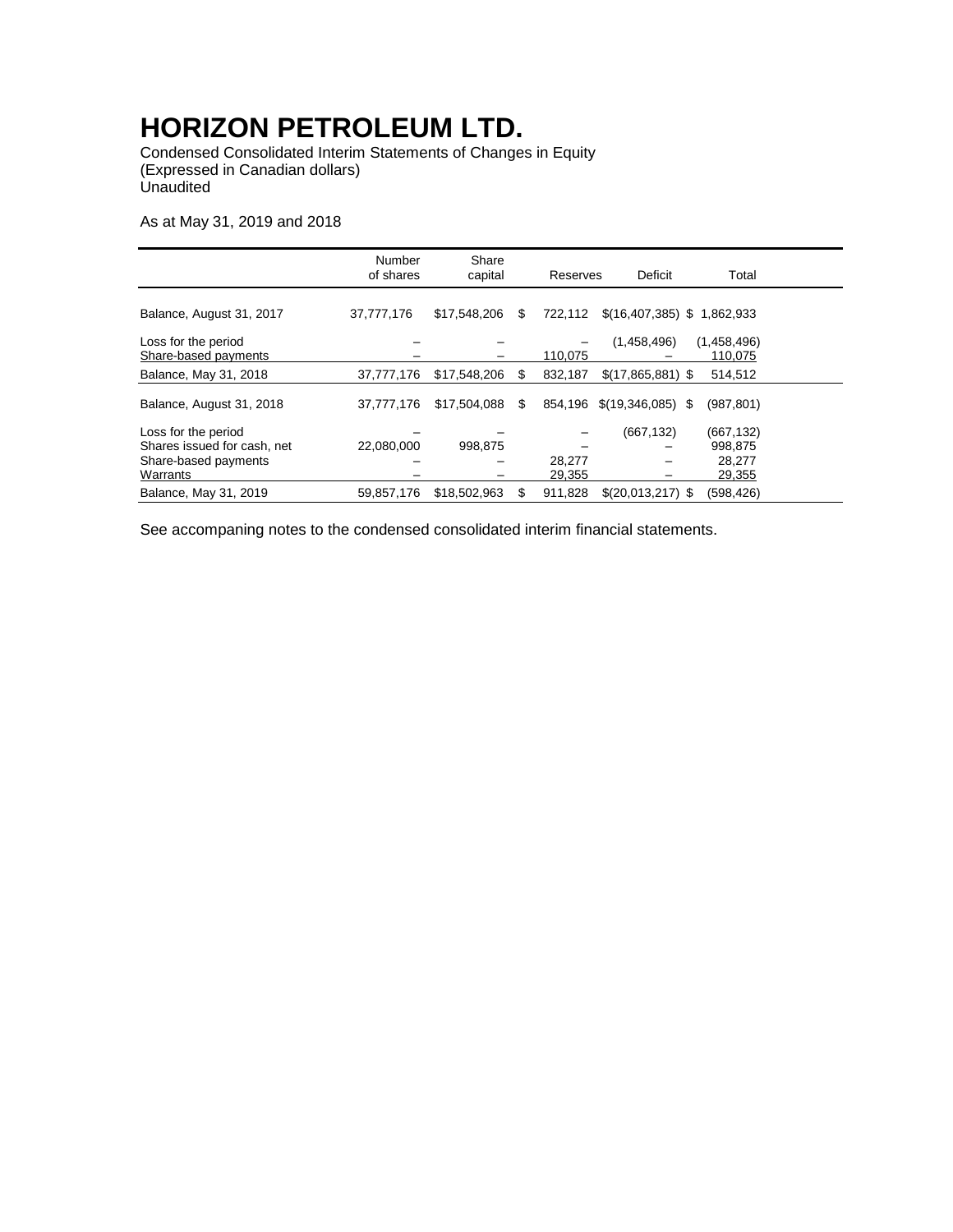Notes to Condensed Consolidated Interim Financial Statements (Expressed in Canadian dollars) Unaudited As at May 31, 2019 and for the Three and Nine months ended May 31, 2019 and 2018

### **1. Corporate information and going concern:**

Horizon Petroleum Ltd. ("Horizon" or the "Company") is incorporated in Alberta, Canada. The principal business of the Company is the acquisition, exploration, and development of oil and gas properties.

The head office of the Company is located at 1500, 700 4th Ave. SW, Calgary, Alberta, T2P 3J4. The registered and records office of the Company is located at 15th Floor, 850 – 2nd Street SW, Calgary, Alberta T2P 0R8.

The Company has not generated revenues from operations. These condensed consolidated interim financial statements have been prepared on a going concern basis which assumes that the Company will be able to realize its assets and discharge its liabilities in the normal course of business. If this assumption were not appropriate, adjustments to these condensed consolidated interim financial statements may be necessary. Material uncertainties as to the Company's ability to obtain additional financing to fund future operations may cast significant doubt on the Company's ability to continue as a going concern. The successful future operations of the Company are dependent on the ability of the Company to secure sufficient funds through financing or other sources, and there are no assurances that such financing will be obtained.

The Company has incurred losses since inception and is currently not generating any revenues except for interest income. For the nine months ended May 31, 2019 the Company used cash from operating activities of \$874,065 (2018 - \$1,328,429). At May 31, 2019 the Company's cash balance was \$278,281 (2018 - \$400,799) and the working capital position was \$221,160 (2018 – \$221,205).

### **2. Basis of presentation and statement of compliance:**

These unaudited condensed consolidated interim financial statements were authorized for issue on July 30, 2019 by the directors of the Company.

These unaudited condensed consolidated interim financial statements, including comparatives, have been prepared in accordance with International Accounting Standard 34 "Interim Financial Reporting" ("IAS 34") using accounting policies consistent with the International Financial Reporting Standards ("IFRS") issued by the International Accounting Standards Board ("IASB") and Interpretations of the IFRS Interpretations Committee.

These unaudited condensed consolidated interim financial statements do not include all of the information required of a full annual financial report and is intended to provide users with an update in relation to events and transactions that are significant to an understanding of the changes in financial position and performance of the Company since the end of the last annual reporting period. It is therefore recommended that this financial report be read in conjunction with the audited annual financial statements of the Company for the year ended August 31, 2018.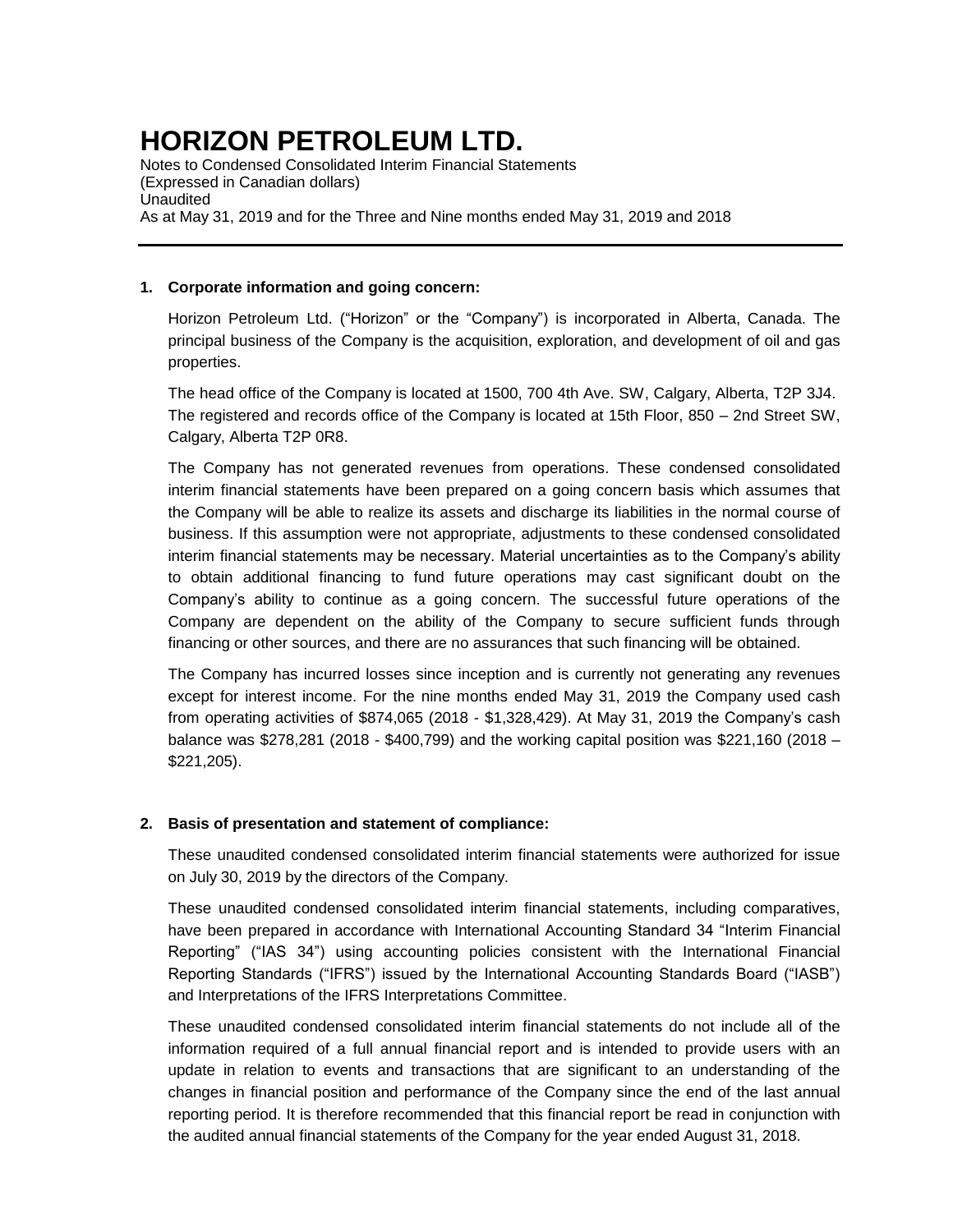Notes to Condensed Consolidated Interim Financial Statements, page 2 (Expressed in Canadian dollars) Unaudited As at May 31, 2019 and for the Three and Nine months ended May 31, 2019 and 2018

### **3. Significant accounting policies:**

The preparation of these unaudited condensed consolidated interim financial statements required management to make estimates and judgments and to form assumptions that affect the reported amounts of assets and liabilities. Management's estimates and judgments are continually evaluated and are based on historical experience and other factors that management believes to be reasonable under the circumstances. Actual results may differ from these estimates. The significant accounting estimates and judgments applied in the preparation of these unaudited condensed consolidated interim financial statements are consistent with those applied and disclosed in notes 3 and 5 to the Company's audited annual consolidated financial statements for the year ended August 31, 2018.

During the nine months ended May 31, 2019 the Company adopted IFRS 15 – Revenue from Contracts with Customers and IFRS 9 – Financial Instruments. The adoption of this policy had no effect on the financial statements for the period.

### **4. New accounting standards, amendments and interpretations:**

The Company has not early adopted these standards and is currently assessing the impact these standards will have on its financial statements

### *IFRS 16 – Leases*

On January 13, 2016 the IASB issued IFRS 16 – Leases, which will supersede IAS 17 – Leases. The standard introduces a single lessee accounting model and requires a lessee to recognize assets and liabilities for all leases with a term of more than 12 months, unless the underlying asset is of low value. A lessee is required to recognize a right-of-use asset representing its right to use the underlying asset and a lease liability representing its obligation to make lease payments The Company intends to adopt IFRS 16 in its financial statements for the annual period beginning on September 1, 2019.

The extent of the impact of adoption of these standards has not yet been determined. However, due to the fact that the Company has no revenue and has minimal transactions, the impact on adoption at this time would be limited.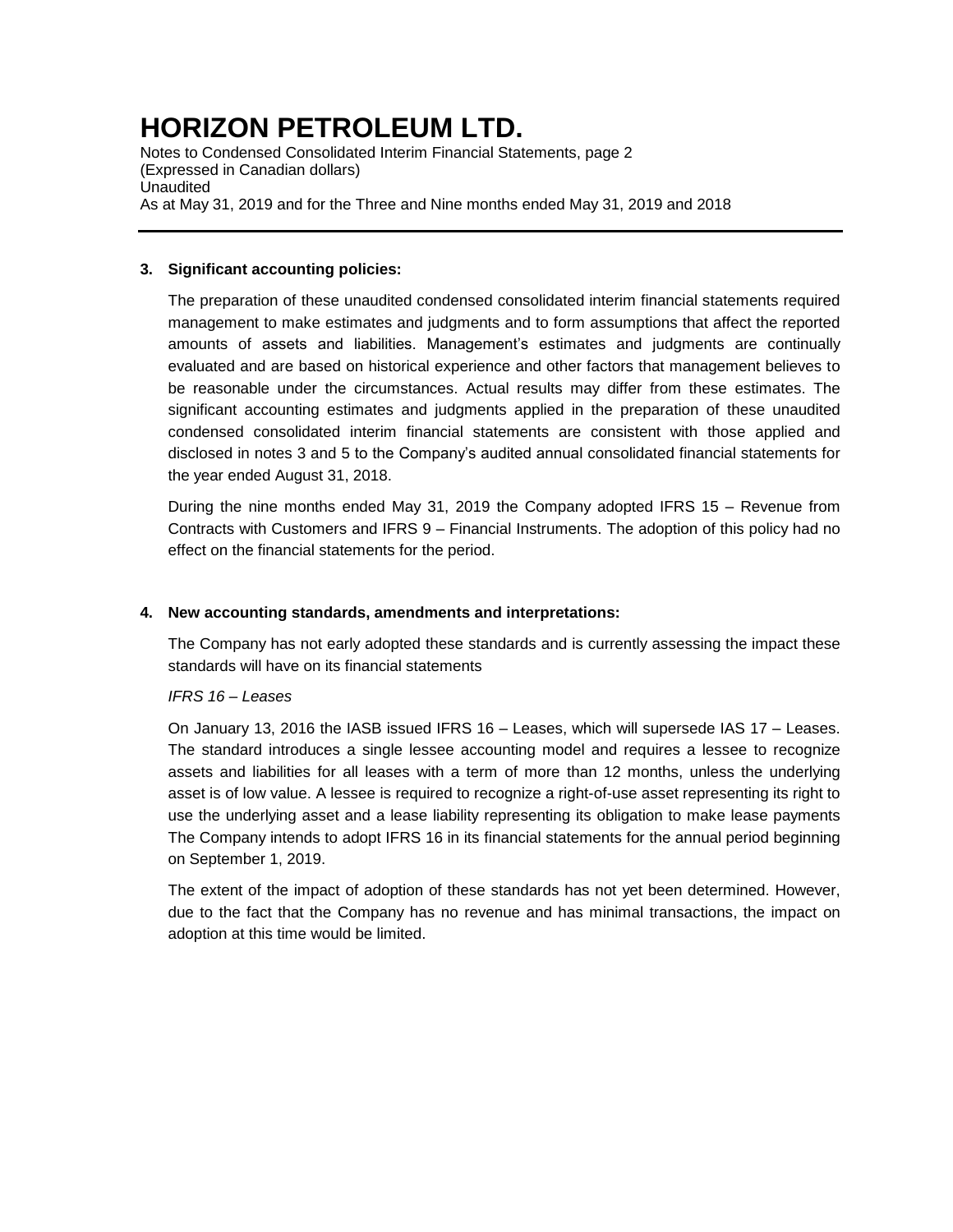Notes to Condensed Consolidated Interim Financial Statements, page 3 (Expressed in Canadian dollars) **Unaudited** As at May 31, 2019 and for the Three and Nine months ended May 31, 2019 and 2018

### **5. Receivables:**

The Company's receivables are as follows:

|                       | May 31,     | August 31, |
|-----------------------|-------------|------------|
|                       | 2019        | 2018       |
| Interest income       | 15,233<br>S | 9,282      |
| <b>GST</b> receivable | 99,941      | 81,104     |
|                       | 115.174     | 90,386     |

### **6. Property investigation costs:**

All property investigation costs are related to the investigation of oil and natural gas opportunities within Europe.

### **7. Accounts payable and accrued liabilities:**

Accounts payable and accrued liabilities are as follows:

|                                                                             | May 31,<br>2019             | August 31,<br>2018            |
|-----------------------------------------------------------------------------|-----------------------------|-------------------------------|
| Accounts payable<br>Due to related parties (note 11)<br>Accrued liabilities | 168,683<br>13,017<br>10.224 | 194,668<br>135,090<br>103,298 |
|                                                                             | 191.924                     | 433,056                       |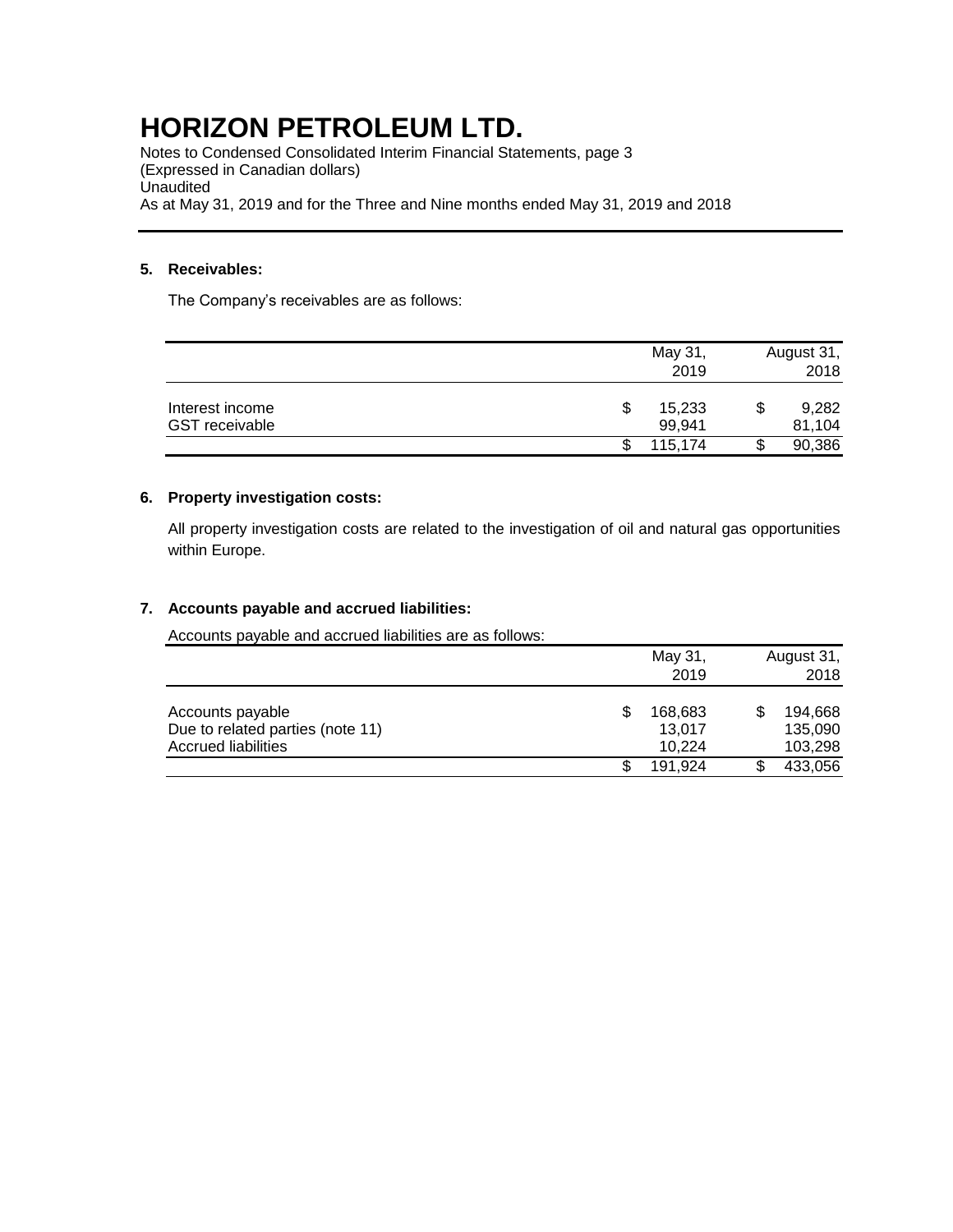Notes to Condensed Consolidated Interim Financial Statements, page 4 (Expressed in Canadian dollars) Unaudited As at May 31, 2019 and for the Three and Nine months ended May 31, 2019 and 2018

### **8. Decommissioning obligations:**

The Company has estimated the present value of the decommissioning obligations which exist in relation to its properties to May 31, 2019 based on the best available information regarding the timing and amount of expected expenditure and recorded a provision of \$954,926 (August 31, 2018 - \$959,989). During the August 31, 2018 year-end the estimated decommissioning obligation was reduced by \$1,884,986. This reduction in estimate was due to a new engineering report which reduced the scope of the work required. The present value of the future decommissioning obligation as at May 31, 2019 assumes decommissioning in 2020, a discount rate of 0%, and an inflation rate of 1.0%.

|                                                                        | May 31,<br>2019    | August 31,<br>2018                   |
|------------------------------------------------------------------------|--------------------|--------------------------------------|
| Balance, beginning of period<br>Change in estimate<br>Foreign exchange | 959.989<br>(5,063) | \$2,802,697<br>(1,884,986)<br>42,278 |
| Balance, end of period                                                 | 954.926            | 959,989                              |

### **9. Share capital:**

Authorized:

• Unlimited common shares without par value and an unlimited number of preferred shares without par value, all issued shares, consisting only of common shares that are fully paid.

During the nine months ended May 31, 2019 the Company:

• issued 22,080,000 common shares at \$0.05 per common share for gross proceeds totaling \$1,104,000 pursuant to the completion of two tranches of a non-brokered private placement. In conjunction with the issuance of the shares, the Company incurred share issuance costs of \$105,124 which included cash costs comprised of legal and filing fees of \$21,410 and finders' fees payments of \$54,360, as well as a non-cash cost of \$29,354 related to the valuation of the finders warrants discussed below. An additional \$44,118 of share issue costs were accrued during the August 31, 2018 year-end. In conjunction with the financing the Company issued 1,087,200 finder's warrant enabling the holder to acquire one additional common share for \$0.05 per share for a three-year period. The fair value of the warrants was determined using the Black-Scholes option pricing model with the following assumptions: expected life three years; volatility – 83%; dividend rate – nil; risk free interest rate – 1.72%.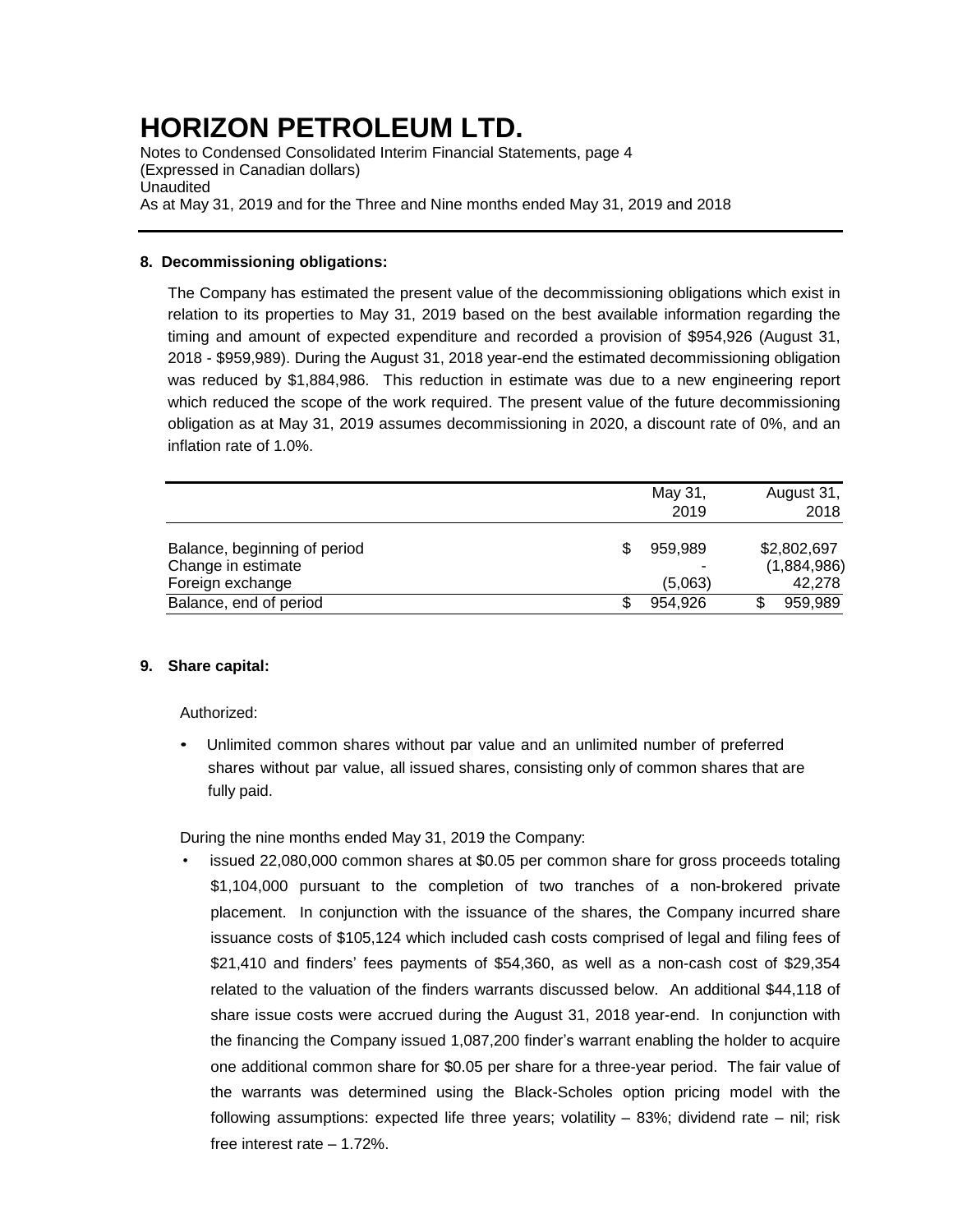Notes to Condensed Consolidated Interim Financial Statements, page 5 (Expressed in Canadian dollars) Unaudited As at May 31, 2019 and for the Three and Nine months ended May 31, 2019 and 2018

#### **10. Reserves:**

- (a) Stock options:
- (i) Option plan:

The Company has a stock option plan covering the grant of options to its directors, officers and employees. A limit of 10% of the issued and outstanding common shares base can be issued in stock options without shareholder approval. The stock option plan provides that the options are for a maximum term of ten years and that the option exercise price shall be for not less than the market price on the grant date.

As at May 31, 2019, the Company had the following outstanding stock options:

|                                         | Number of<br>options |          | Weighted<br>average<br>exercise<br>price |
|-----------------------------------------|----------------------|----------|------------------------------------------|
| Balance, August 31, 2018<br>Expired     | 2,828,664<br>400,000 | \$<br>\$ | 0.20<br>0.07                             |
| Balance, May 31, 2019                   | 2,428,664            | \$       | 0.22                                     |
| Number of options currently exercisable | 1,820,331            | \$       | 0.26                                     |
|                                         |                      |          |                                          |

The weighted average remaining contractual life for the share options outstanding as at May 31, 2019 is 3.48 years (August 31, 2018 – 3.80 years).

As at May 31, 2019, the Company had outstanding stock options enabling the holders to acquire common shares as follows:

| <b>Number</b><br>of options | Exercise<br>price | Expiry date      |
|-----------------------------|-------------------|------------------|
| 95,333                      | 0.90              | August 4, 2023   |
| 508.331                     | 0.60              | December 4, 2022 |
| 1,500,000                   | 0.07              | November 5, 2022 |
| 325,000                     | 0.09              | November 8, 2022 |
| 2,428,664                   | 0.22              |                  |

(b) Share-based payments:

During the nine months ended May 31, 2019 the Company granted nil (May 31, 2018 – 2,225,000) stock options.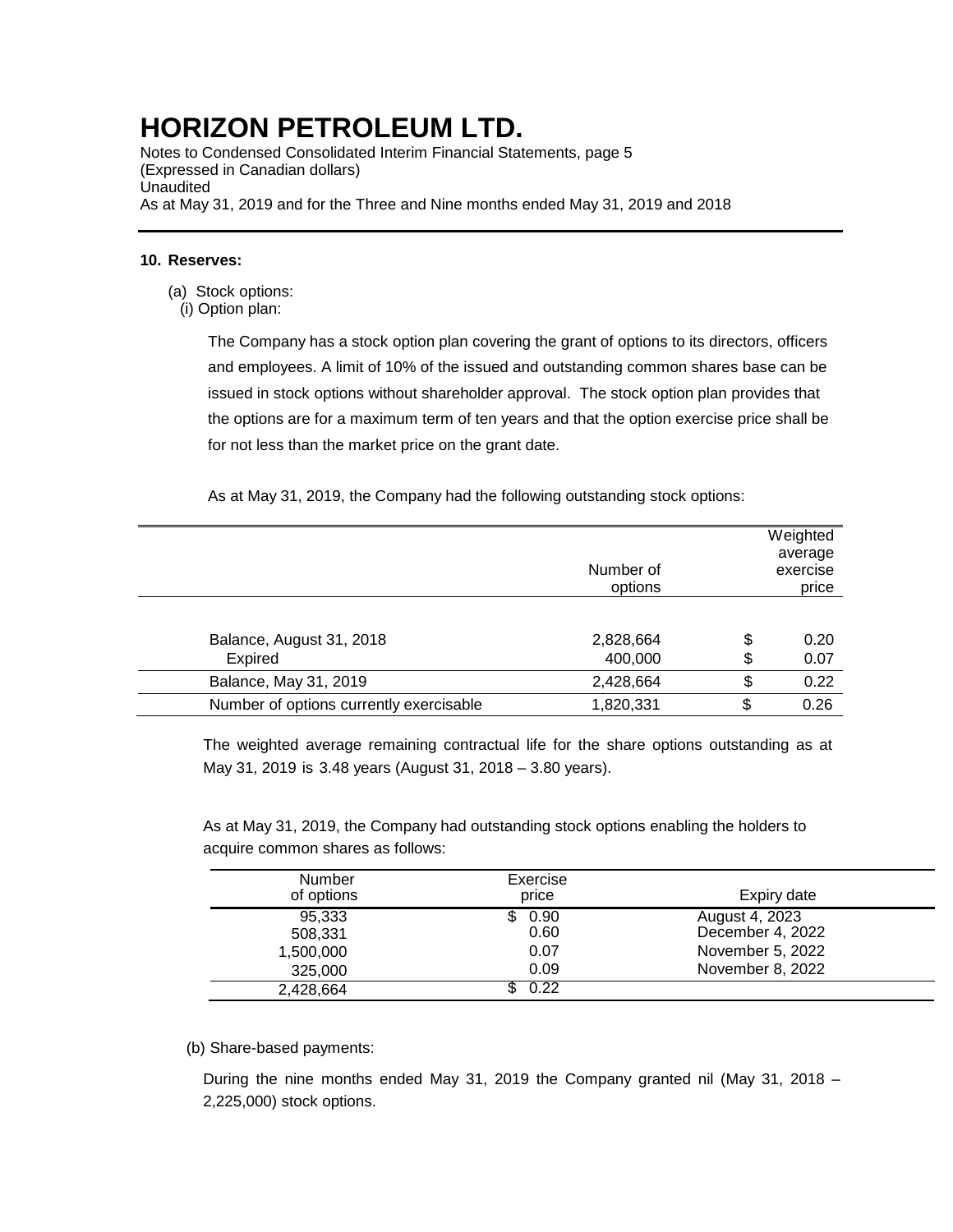Notes to Condensed Consolidated Interim Financial Statements, page 6 (Expressed in Canadian dollars) **Unaudited** As at May 31, 2019 and for the Three and Nine months ended May 31, 2019 and 2018

#### **10. Reserves (continued):**

For the nine months ended May 31, 2019, the share-based payments expense recognized was \$28,277 (May 31, 2018 \$110,075).

The following assumptions were used for the Black-Scholes option pricing model:

|                          | 2019     |
|--------------------------|----------|
| Risk-free interest rate  | 1.63%    |
| Expected life of options | 5 years  |
| Annualized volatility    | 164%     |
| Dividend rate            | $0.00\%$ |
| Forfeiture rate          | $0.00\%$ |

#### (c) Warrants:

Warrant transactions and the number of warrants are summarized as follows:

|                          | Number of<br>Warrants | Weighted<br>average<br>exercise price |
|--------------------------|-----------------------|---------------------------------------|
| Balance, August 31, 2017 | 1,324,973             | \$0.26                                |
| <b>Expired</b>           | 767,640               | \$0.12                                |
| Balance, May 31, 2018    | 557,333               | \$0.45                                |
| Balance, August 31, 2018 |                       |                                       |
| <b>Issued</b>            | 1,087,200             | \$0.05                                |
| Balance, May 31, 2019    | 1,087,200             | \$0.05                                |

The warrants outstanding at May 31, 2019 expire on September 26, 2021.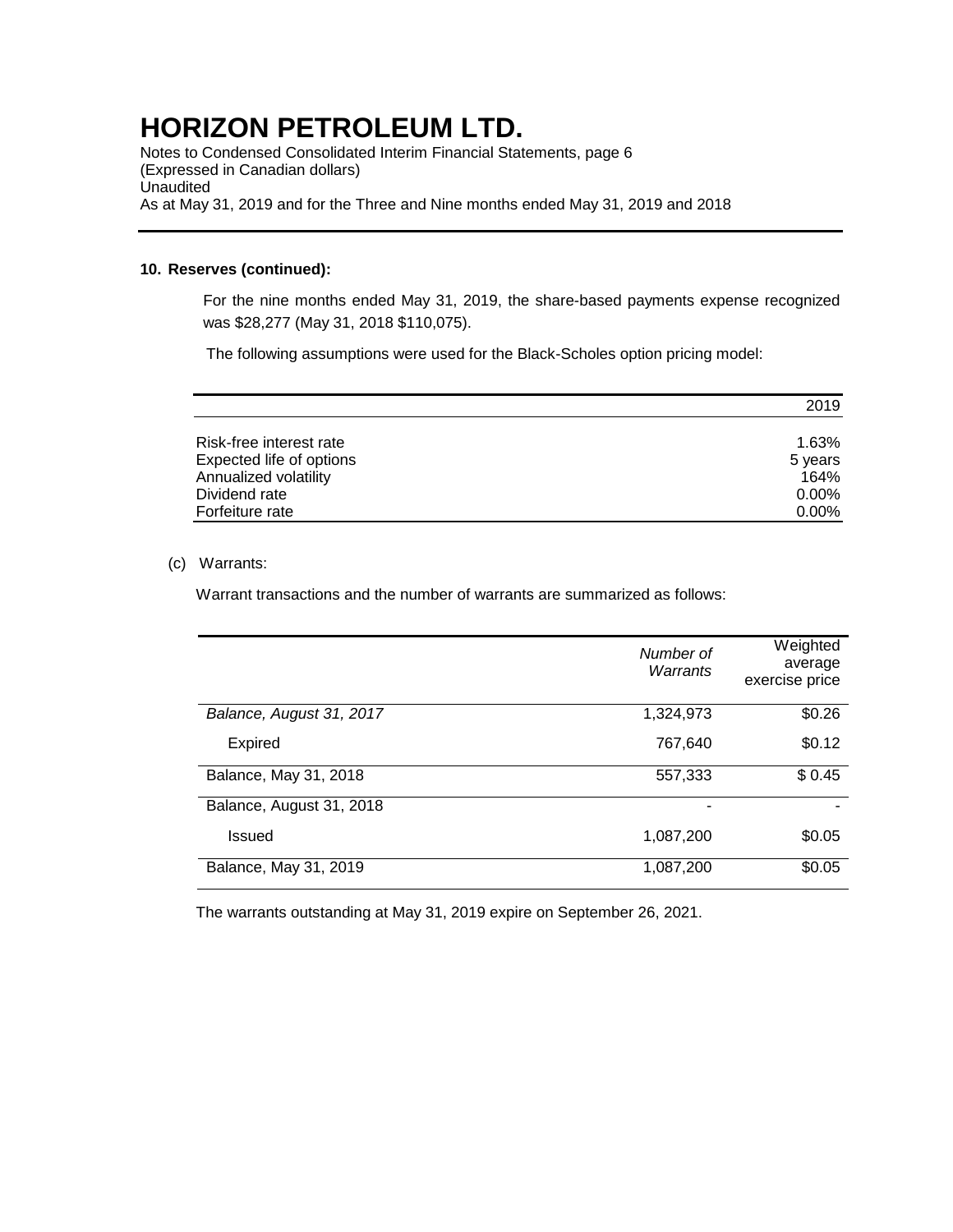Notes to Condensed Consolidated Interim Financial Statements, page 7 (Expressed in Canadian dollars) Unaudited As at May 31, 2019 and for the Three and Nine months ended May 31, 2019 and 2018

### **11. Related party transactions:**

The Company incurred the following expenses charged by key management personnel and companies controlled by key management personnel:

|                                                                       | Nine months<br>May 31,<br>2019 | Nine months<br>May 31,<br>2018 |
|-----------------------------------------------------------------------|--------------------------------|--------------------------------|
| Executive compensation (1) to (4)<br>Non-executive directors fees (5) | 183,000<br>63,000              | 259,333<br>63,000              |
| Share-based payments                                                  | 28.277                         | 110,075                        |
|                                                                       | 274,277                        | 432,408                        |

(1) Includes \$90,000 (2018 \$90,000) in management fees paid or accrued to the Company's current CEO.

(2) Includes \$75,000 (2018 \$58,333) in management fees paid or accrued to the Company's current interim CFO.

(3) Includes \$18,000 (2018 \$72,000) in management fees paid or accrued to the Company's former VP Business Development.

(4) Includes \$Nil (2018 - \$39,000) in professional fees paid or accrued to a company controlled by the former corporate secretary of the Company.

(5) Includes \$63,000 (2018 - \$63,000) in directors' fees paid or accrued to three non-executive directors of the Company.

Included in accounts payable and accrued liabilities as at May 31, 2019 is \$13,017 (August 31, 2018 - \$135,090) owing to related parties. All related party transactions were conducted on arm's length terms.

### **12. Financial instruments and risk management:**

Financial instruments that are measured subsequent to initial recognition at fair value are grouped in Levels 1 to 3 based on the degree to which the fair value is observable:

- (a) Level 1: Unadjusted quoted prices in active markets that are accessible at the measurement date for identical, unrestricted assets or liabilities;
- (b) Level 2: Quoted prices in markets that are not active, or inputs that are observable, either directly or indirectly, for substantively the full term of the asset or liability; and
- (c) Level 3: Prices or valuation techniques that require inputs that are both significant to the fair value measurement and unobservable (supported by little or no market activity).

All of the Company's financial instruments approximate their fair value as at May 31, 2019 and August 31, 2018 due to their short-term nature.

The Company does not have any financial instruments recognized at fair value. The carrying values of cash and cash equivalents, accounts receivables, acquisitions deposit, and accounts payable and accrued liabilities approximate their fair values because of their short terms to maturity.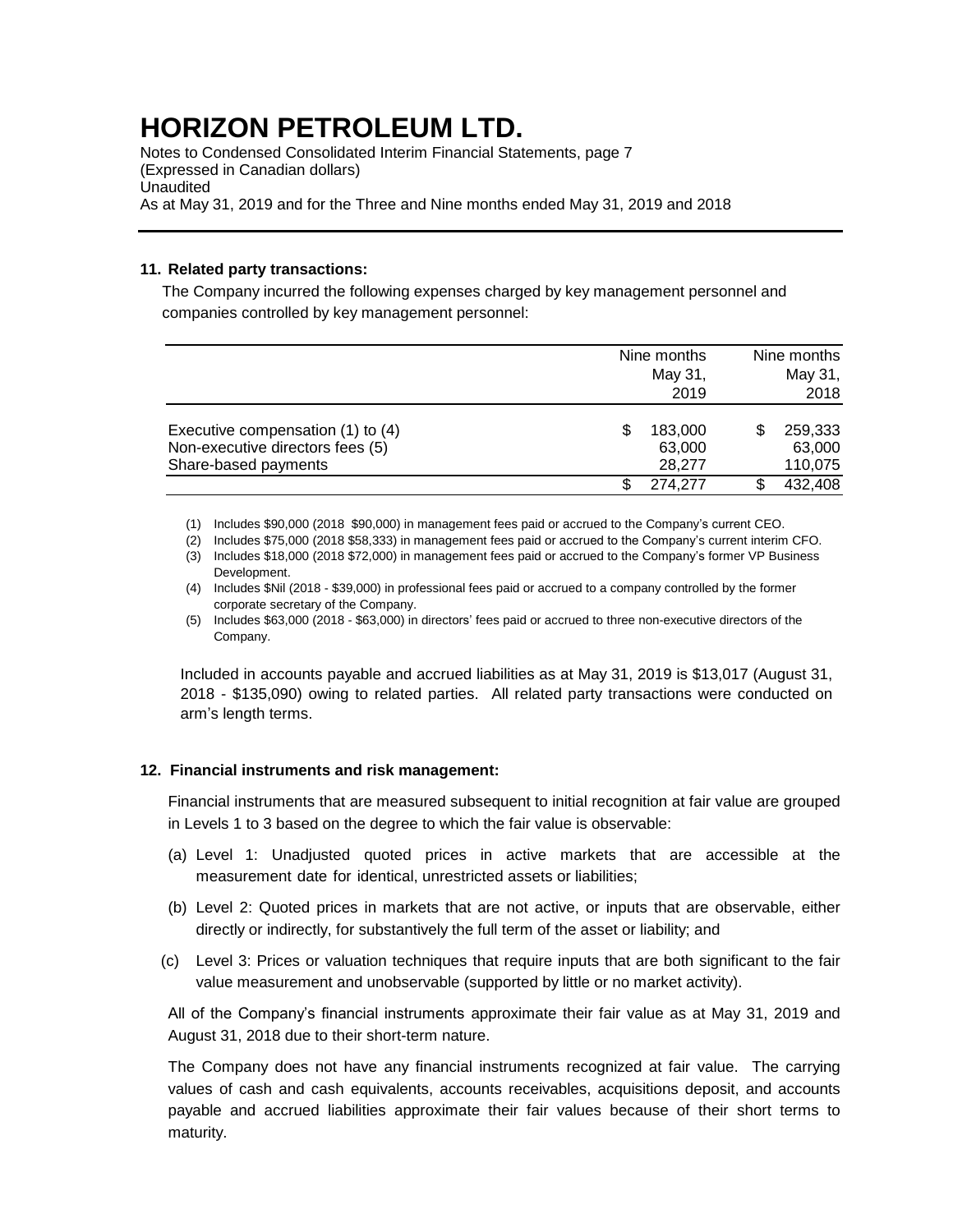Notes to Condensed Consolidated Interim Financial Statements, page 8 (Expressed in Canadian dollars) **Unaudited** As at May 31, 2019 and for the Three and Nine months ended May 31, 2019 and 2018

### **12. Financial instruments and risk management (continued):**

(a) Financial instrument risk exposure and risk management:

The Company is exposed in varying degrees to a variety of financial instrument related risks. The Board of Directors approves and monitors the risk management processes. The type of risk exposure and the way in which such exposure is managed is provided below:

(b) Credit risk:

Credit risk is the risk of potential loss to the Company if a counterparty to a financial instrument fails to meet its contractual obligations. The Company's credit risk is primarily attributable to its liquid financial assets, including cash and equivalents, accounts receivable and acquisition deposit. The Company limits the exposure to credit risk by only investing its cash with high credit quality financial institutions in business and saving accounts, and guaranteed investment certificates, which are available on demand by the Company. The carrying amount of cash and equivalents, accounts receivables and acquisition deposit represents the Company's maximum exposure to credit risk.

(c) Interest rate risk:

Interest rate risk is the risk that the fair value or future cash flows of a financial instrument will fluctuate because of changes in market interest rates. The Company's interest bearing financial assets are comprised of cash and cash equivalents and acquisition deposit, which bear interest at fixed or variable rates. The Company is not exposed to material interest rate risk.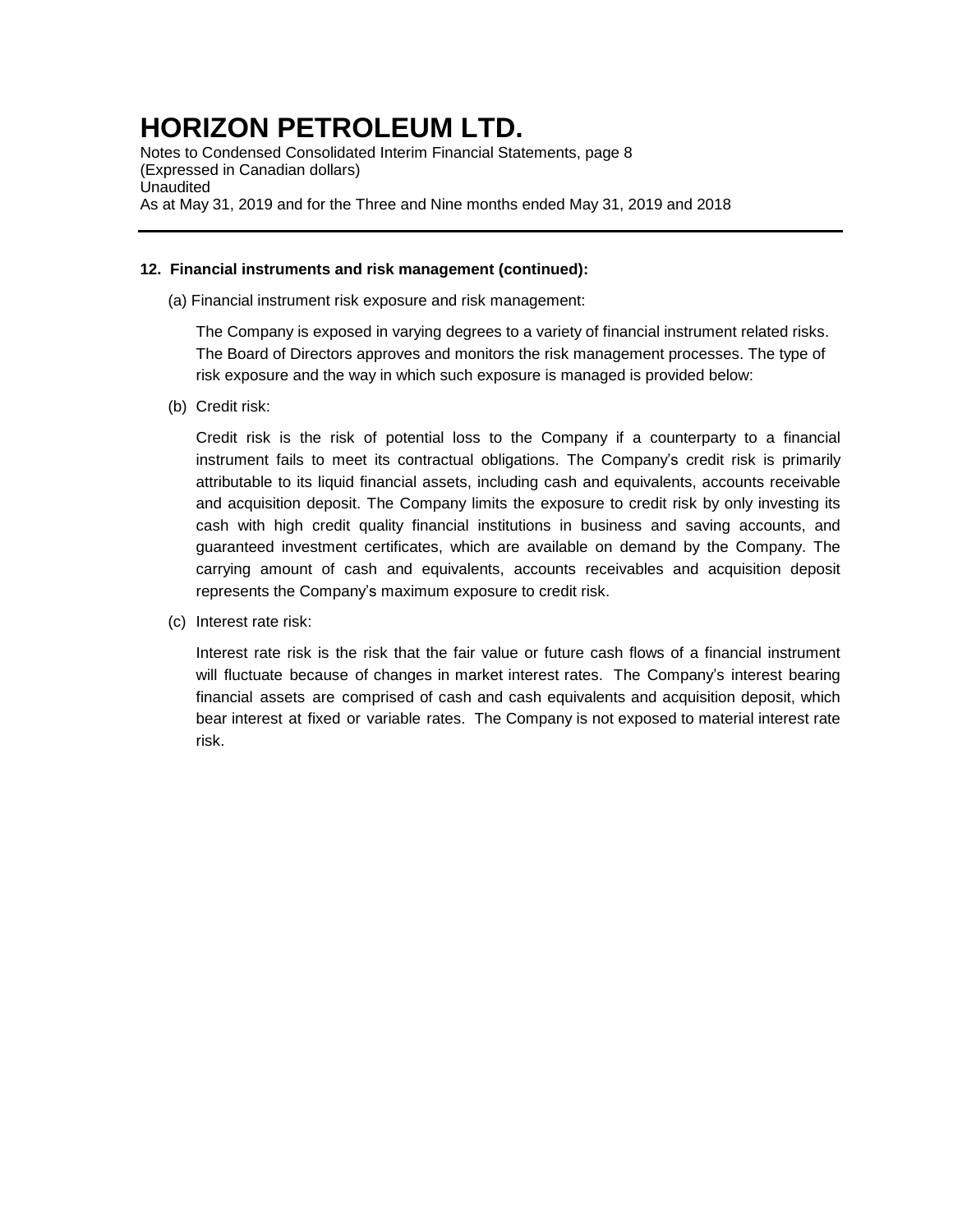Notes to Condensed Consolidated Interim Financial Statements, page 9 (Expressed in Canadian dollars) Unaudited As at May 31, 2019 and for the Three and Nine months ended May 31, 2019 and 2018

### **12. Financial instruments and risk management (continued):**

(d) Foreign currency:

The Company is exposed to foreign currency risk as some of its cash and equivalents and accounts payable and accrued liabilities are held in US Dollars (USD), GBP and EURO. The Company has not entered into any agreements or purchased any instruments to hedge possible currency risks at this time.

The exposure of the Company's cash and cash equivalents does not have significant exposure to changes in exchange rates.

The exposure of the Company's accounts payable and accrued liabilities is as follows:

|                                                                       |                                  | May 31, 2019 |                          |        |                                  | <b>August 31, 2018</b> |                                       |          |
|-----------------------------------------------------------------------|----------------------------------|--------------|--------------------------|--------|----------------------------------|------------------------|---------------------------------------|----------|
|                                                                       | Amount in<br>Foreign<br>Currency |              | Amount in<br>CAD dollars |        | Amount in<br>foreign<br>currency |                        | Amount in<br>Amount in<br>CAD dollars |          |
| United States dollars:<br>Accounts payable and<br>accrued liabilities | \$                               | 1.795        | \$                       | 2,082  | \$                               | (4,500)                | \$                                    | (6, 407) |
| Euros:                                                                |                                  |              |                          |        |                                  |                        |                                       |          |
| Accounts payable and<br>accrued liabilities<br>GBP:                   |                                  | 5,863        |                          | 9,359  |                                  | 33,317                 |                                       | 51,618   |
| Accounts payable and<br>accrued liabilities                           |                                  | 16,563       |                          | 28,275 |                                  |                        |                                       |          |
|                                                                       |                                  |              | \$                       | 39,716 |                                  |                        |                                       | 45,211   |

### (e) Liquidity risk:

Liquidity risk is the risk that the Company will not be able to meet its financial obligations when they become due. The Company ensures, as far as reasonably possible, it will have sufficient capital in order to meet short term business requirements, after taking into account cash flows used in operations and the Company's holdings of cash. The Company's cash is currently invested in business accounts which are available on demand by the Company for its programs. As at May 31, 2019, the Company had cash and equivalents of \$278,218 to settle current liabilities of \$191,924. The Company will require further financings to cover its expected cash requirements for the next twelve months. (See note 1 to these financial statements).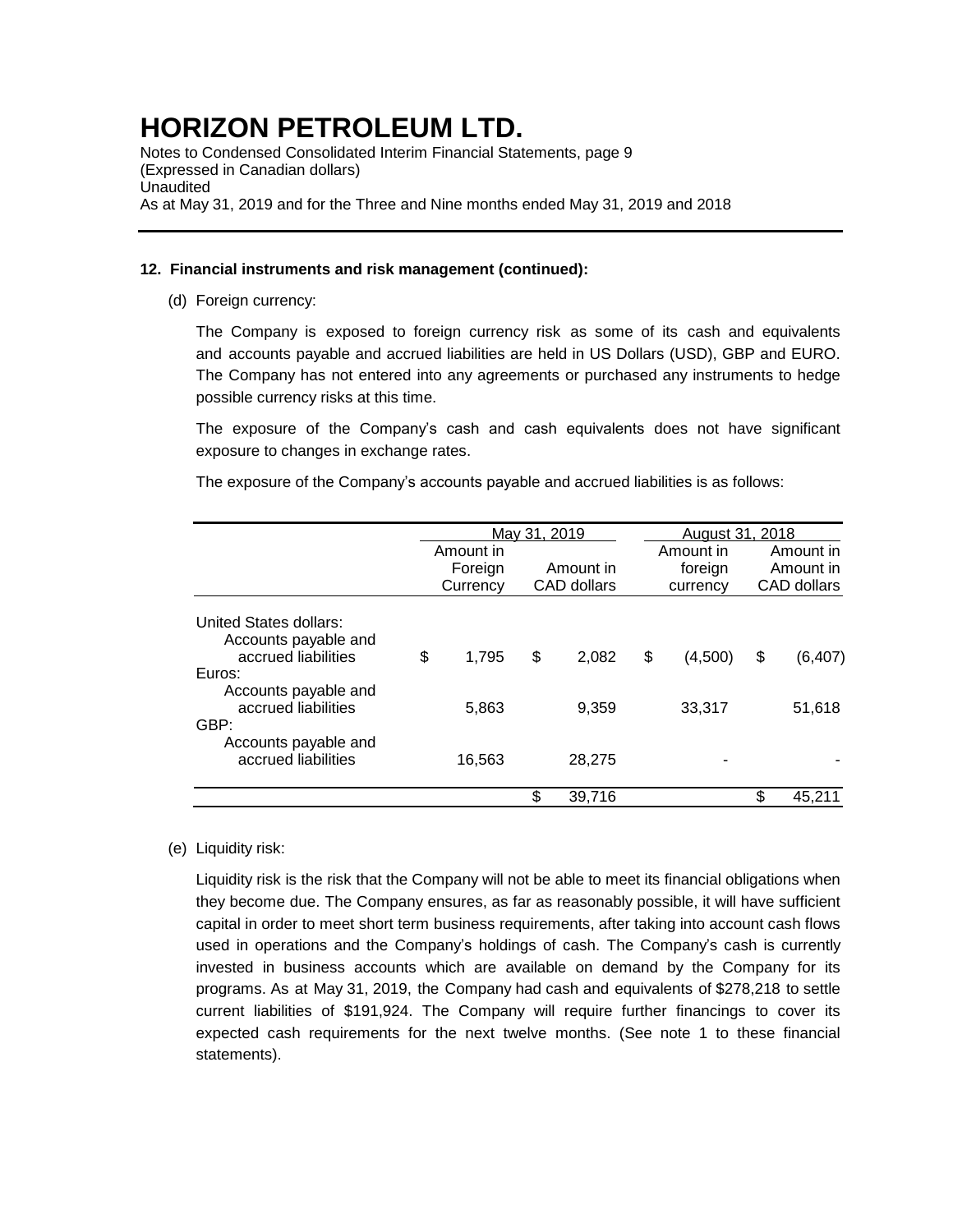Notes to Condensed Consolidated Interim Financial Statements, page 10 (Expressed in Canadian dollars) **Unaudited** As at May 31, 2019 and for the Three and Nine months ended May 31, 2019 and 2018

### **13. Capital management:**

The Company's objectives when managing capital are:

To maintain and safeguard its accumulated capital in order to provide an adequate return to shareholders by maintaining a sufficient level of funds to acquire, explore, and develop other mineral properties.

To invest cash on hand in highly liquid and highly rated financial instruments with high credit quality issuers, thereby minimizing the risk of loss of principal.

To obtain the necessary financing to complete exploration and development of its properties, if and when it is required.

In the management of capital, the Company includes shareholders' equity in the definition of capital. The Company is not exposed to externally imposed capital requirements.

The Company manages the capital structure and makes adjustments to it, based on the level of funds required to manage its operations in light of changes in economic conditions and the risk characteristics of its underlying assets.

In order to maximize ongoing exploration and future development efforts, the Company does not pay dividends. Notwithstanding the risks described in note 1 of these financial statements, the Company expects to continue to raise funds, from time to time, to continue meeting its capital management objectives.

### **14. Significant transaction:**

During June 2017, the Company entered into a memorandum of understanding ("MOU") regarding the acquisition of a 100% interest in up to five conventional oil and natural gas concessions in Poland from San Leon Energy plc ("SLE"). Subsequently, the Company entered into a series of definitive agreements with SLE, in September 2017, for the acquisition of the five concessions onshore Poland.

Under the terms of the MOU, the Company advanced US\$200,000 to the counterparty to cover certain obligations relating to the concessions going forward where such obligations would be assumed by the Company upon the completion of the transaction. US\$100,000 (Cdn\$133,608) of the option payment is non-refundable if the transaction is not completed due to any action or inaction on the part of the Company and has been expensed as part of property investigation costs for the year ended August 31, 2017, while the remaining US\$100,000 (Cdn\$135,340) was advanced as a loan which bears interest at the rate of 6% per anum.